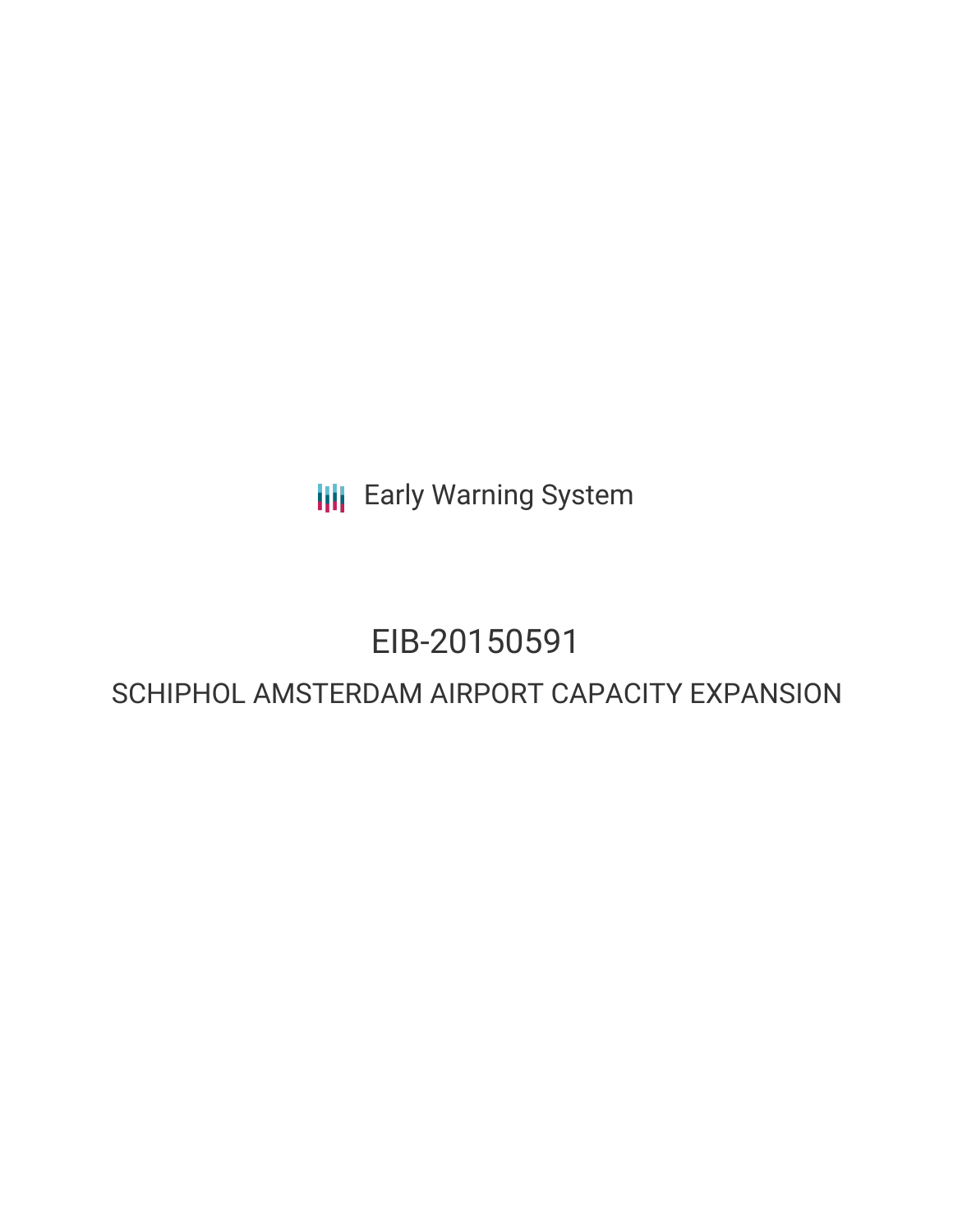

#### **Quick Facts**

| Netherlands                    |
|--------------------------------|
| European Investment Bank (EIB) |
| Approved                       |
|                                |
| 2017-03-30                     |
| <b>SCHIPHOL NEDERLAND BV</b>   |
| Transport                      |
| \$391.00 million               |
|                                |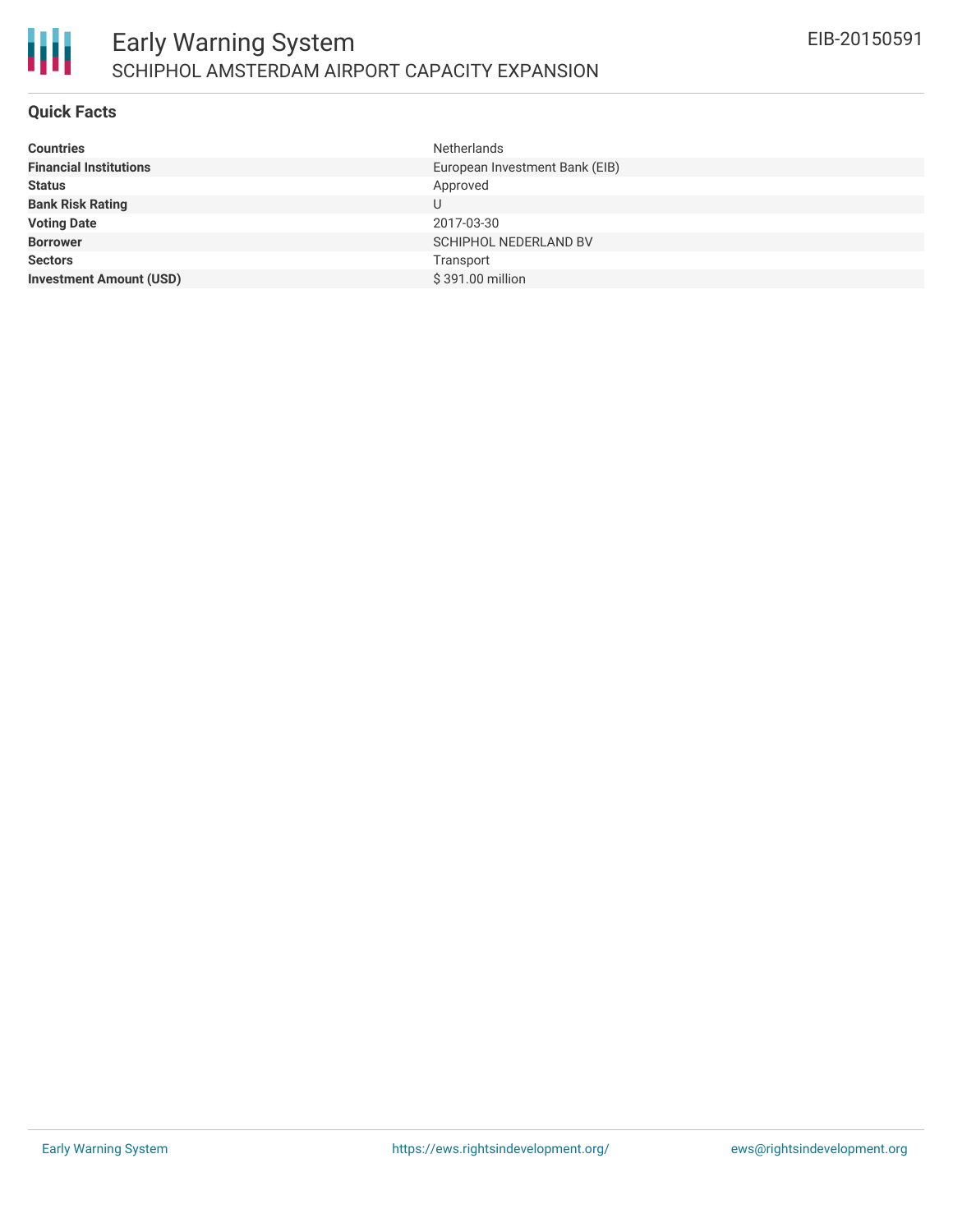

# **Project Description**

The project comprises the construction of a new Pier A and passenger terminal infrastructure at Schiphol Amsterdam Airport to increase overall handling capacity and improve the efficiency of transfer operations.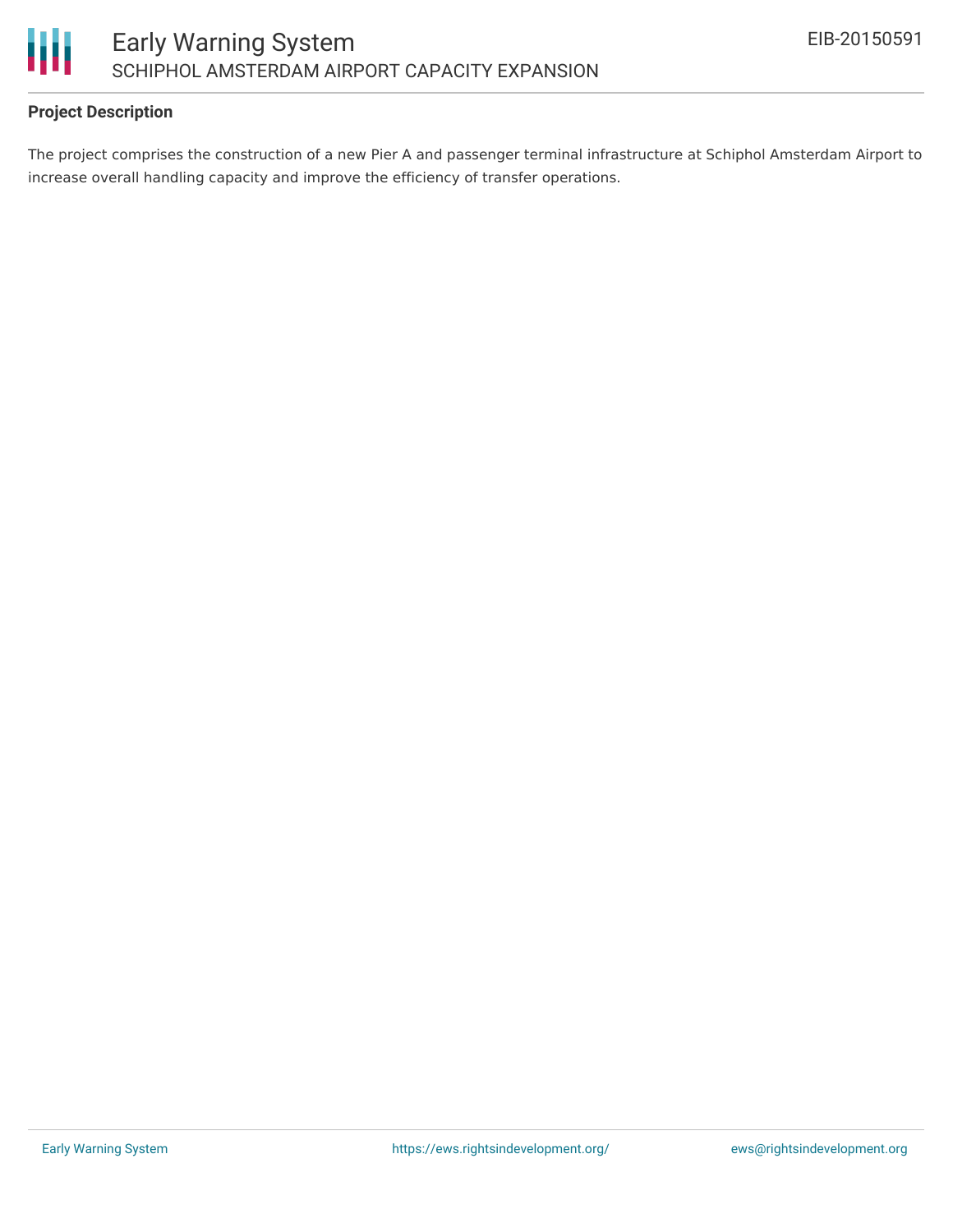

## **Investment Description**

European Investment Bank (EIB)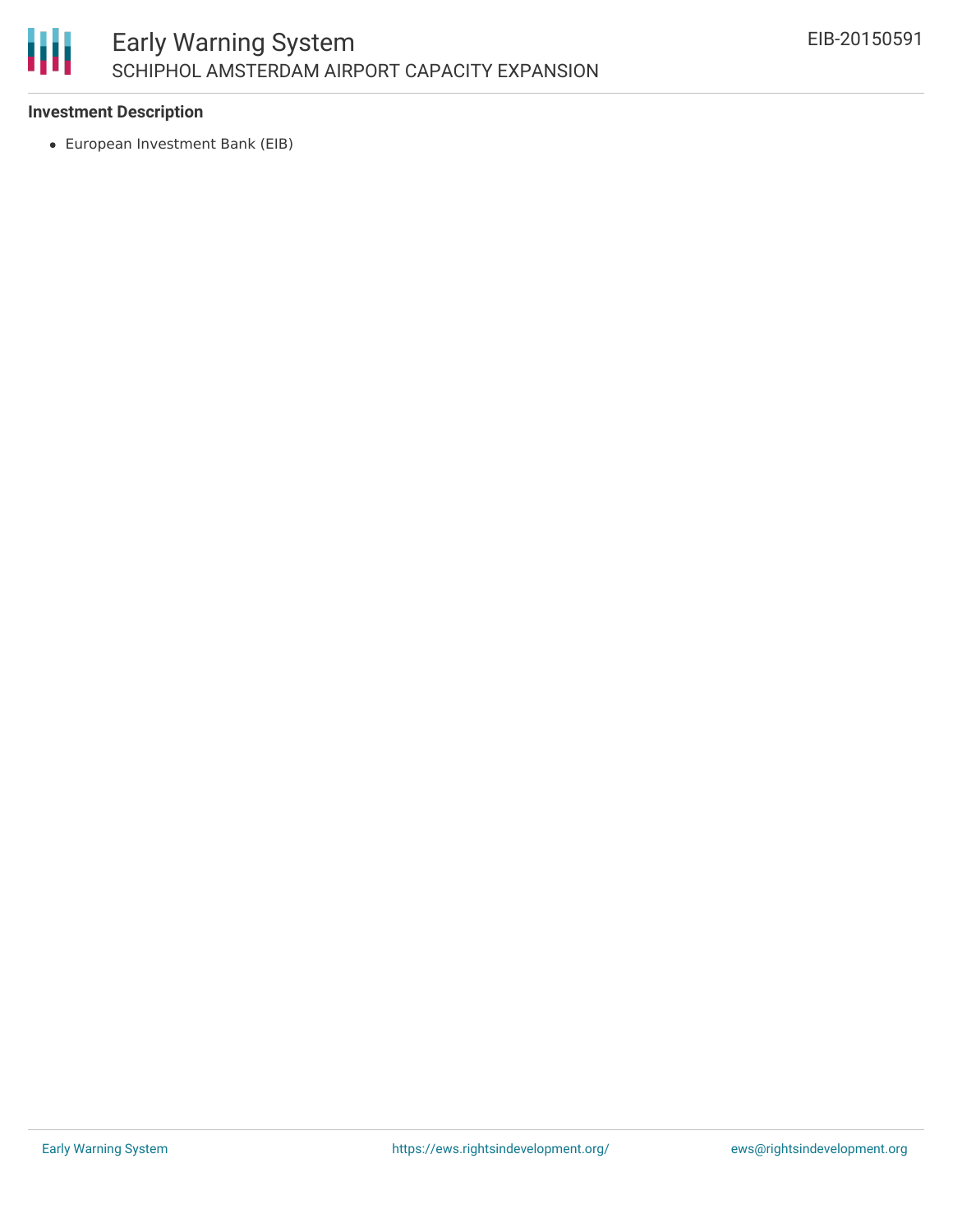## **Contact Information**

#### ACCOUNTABILITY MECHANISM OF EIB

The EIB Complaints Mechanism is designed to facilitate and handle complaints against the EIB by individuals, organizations or corporations affected by EIB activities. When exercising the right to lodge a complaint against the EIB, any member of the public has access to a two-tier procedure, one internal - the Complaints Mechanism Office - and one external - the European Ombudsman. A complaint can be lodged via a written communication addressed to the Secretary General of the EIB, via email to the dedicated email address complaints@eib.org, by completing the online complaint form available at the following address: http://www.eib.org/complaints/form, via fax or delivered directly to the EIB Complaints Mechanism Division, any EIB local representation office or any EIB staff. For further details, check: http://www.eib.org/attachments/strategies/complaints\_mechanism\_policy\_en.pdf

When dissatisfied with a complaint to the EIB Complaints Mechanism, citizens can then turn towards the European Ombudsman. A memorandum of Understanding has been signed between the EIB and the European Ombudsman establishes that citizens (even outside of the EU if the Ombudsman finds their complaint justified) can turn towards the Ombudsman on issues related to 'maladministration' by the EIB. Note that before going to the Ombudsman, an attempt must be made to resolve the case by contacting the EIB. In addition, the complaint must be made within two years of the date when the facts on which your complaint is based became known to you. You can write to the Ombudsman in any of the languages of the European Union. Additional details, including filing requirements and complaint forms, are available at: http://www.ombudsman.europa.eu/atyourservice/interactiveguide.faces